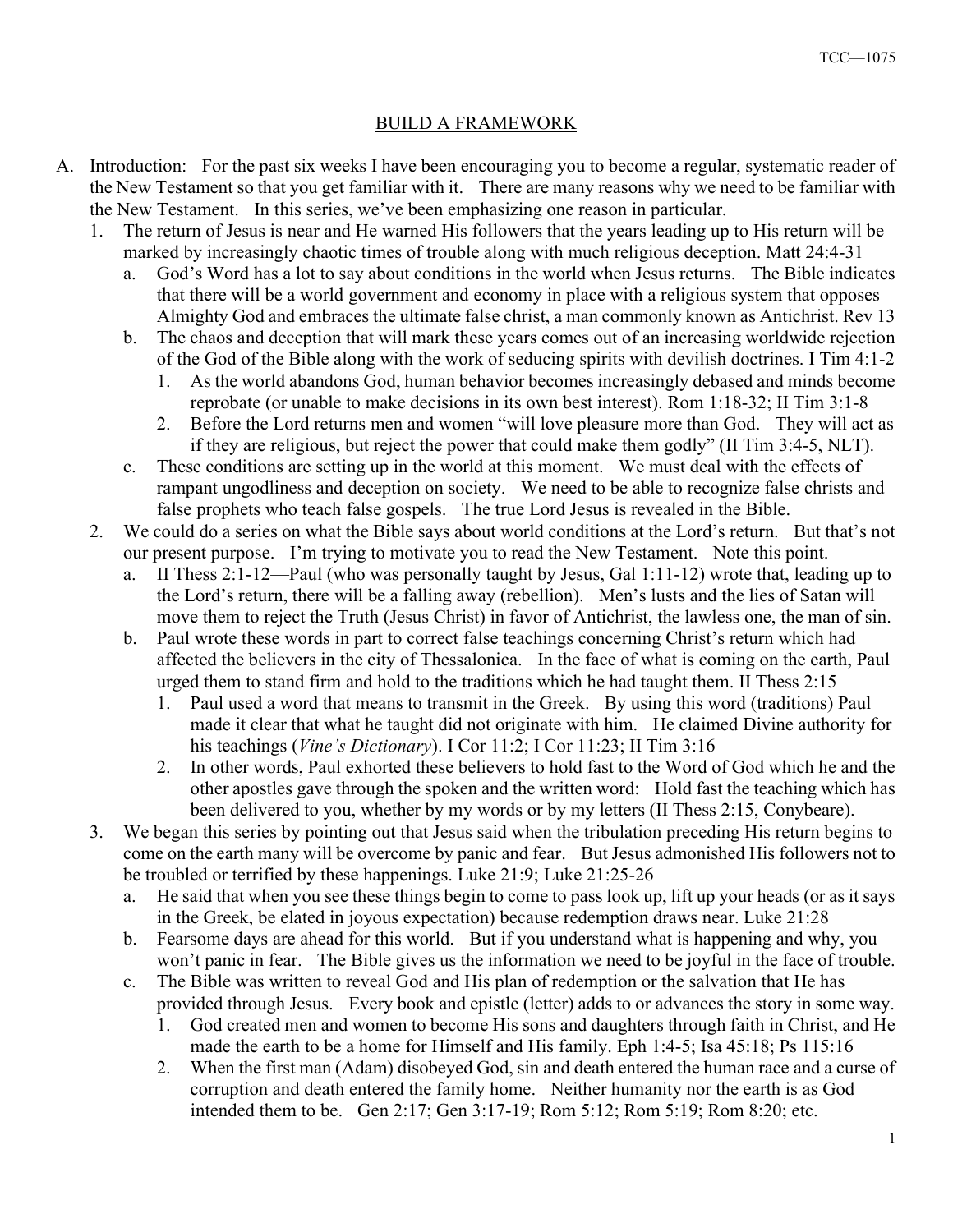- A. This turn of events didn't take God by surprise. He already had a plan to undo the damage done by man's rebellion—His plan to save us through redemption. Redemption means a releasing or deliverance on payment of a ransom.
- B. The word is used for the salvation we have in and through Jesus. Rom 3:24; Rom 8:23; I Cor 1:30; Eph 1:7; Eph 1:14; Eph 4:30; Col 1:14; Heb 9:15
- d. Jesus came to earth two thousand years ago to pay for sin and open the way for all who put faith in Him and His sacrifice to be transformed from sinners into holy, righteous sons and daughters of God. He will come again and restore the earth to a fit forever home for God and His family.
- B. We can be joyful in the face of impending calamity when we understand that a process is underway, a plan is unfolding and it will end well. Every plan has a beginning, middle, and an end. God's plan is no different.
	- 1. In the beginning, God created the heavens and the earth, the family home. He created the first family members, Adam and Eve, giving them dominion (authority in the earth). Gen 1:1; Gen 1:26
		- a. He commissioned them to bring the rest of the family into existence through natural processes and subdue the earth (use its vast resources) to produce a God-glorifying way of life. Gen 1:27-28
		- b. Adam and Eve engaged in meaningful work and had close interaction with each other and Almighty God in their beautiful home—until sin damaged it all. Gen 2-3
		- c. The Lord began to unveil His plan to undo the damage done by man's rebellion through Jesus and redemption (Gen 3:15). He inspired men to keep a written record as he progressively revealed more and more of this plan (Gen 5:1). This record grew into what we know as the Old Testament.
	- 2. Jesus was born into the people group that God used to compile and preserve His written record, the Jews (Rom 3:2; 9:4; etc.). Jesus' first followers (the apostles) knew from these writings from the prophets, that the Redeemer will restore earth to pre-sin conditions, and God and man will once again be together in the family home (Isa 35:1-7; Isa 51:3; Isa 55:12-13; Isa 65:17; etc.).
		- a. Matt 24:3—A few days before Jesus was crucified His apostles asked Him what signs will indicate that His return and the end of the world is imminent.
			- 1. The Greek word that is translated world is *aion* or age: What will be the sign of your coming and of the end—that is, the completion, the consummation—of the age (Matt 24:3, Amp).
			- 2. Since the fall of man we've been in the age in which things are not as God intended them to because of sin. This age will end when Jesus returns. His apostles understand that.
		- b. In His answer Jesus listed some distressing signs, including tribulation like the world has never seen (Matt 24:21-22). His apostles weren't freaked out because they knew from the Old Testament that even though a time of calamity will precede earth's transformation, God's people will make it through (Zech 14:1-3; Joel 2:10-11; Joel 2:28-32; etc.)
	- 3. The New Testament was written by eyewitnesses (or close associates of eyewitnesses) of Jesus, the Redeemer. These men understood that a plan is unfolding and this viewpoint permeates their writings.
		- a. When we read their epistles we see that they lived with the awareness that the world, as it is, is coming to an end. They were expecting the Lord to return and complete the plan of redemption.
		- b. The apostles instructed those who came to faith in Christ through their efforts to do the same, admonishing them to govern their lives in the light of this reality. Consider these examples.
			- 1. Paul wrote: I Cor 7:29-31—Now let me say this, dear brothers and sisters: The time that remains is very short, so husbands should not let marriage be their major concern. Happiness or sadness or wealth should not keep anyone from doing God's work. Those in frequent contact with the things of the world should make good use of them without becoming attached to them (NLT), for this world in its present form is passing away (NIV).
			- 2. Paul wrote: Rom 13:11-12—Another reason for living right is that you know how late it is; time is running out. Wake up, for the coming of our salvation (final deliverance, AMP) is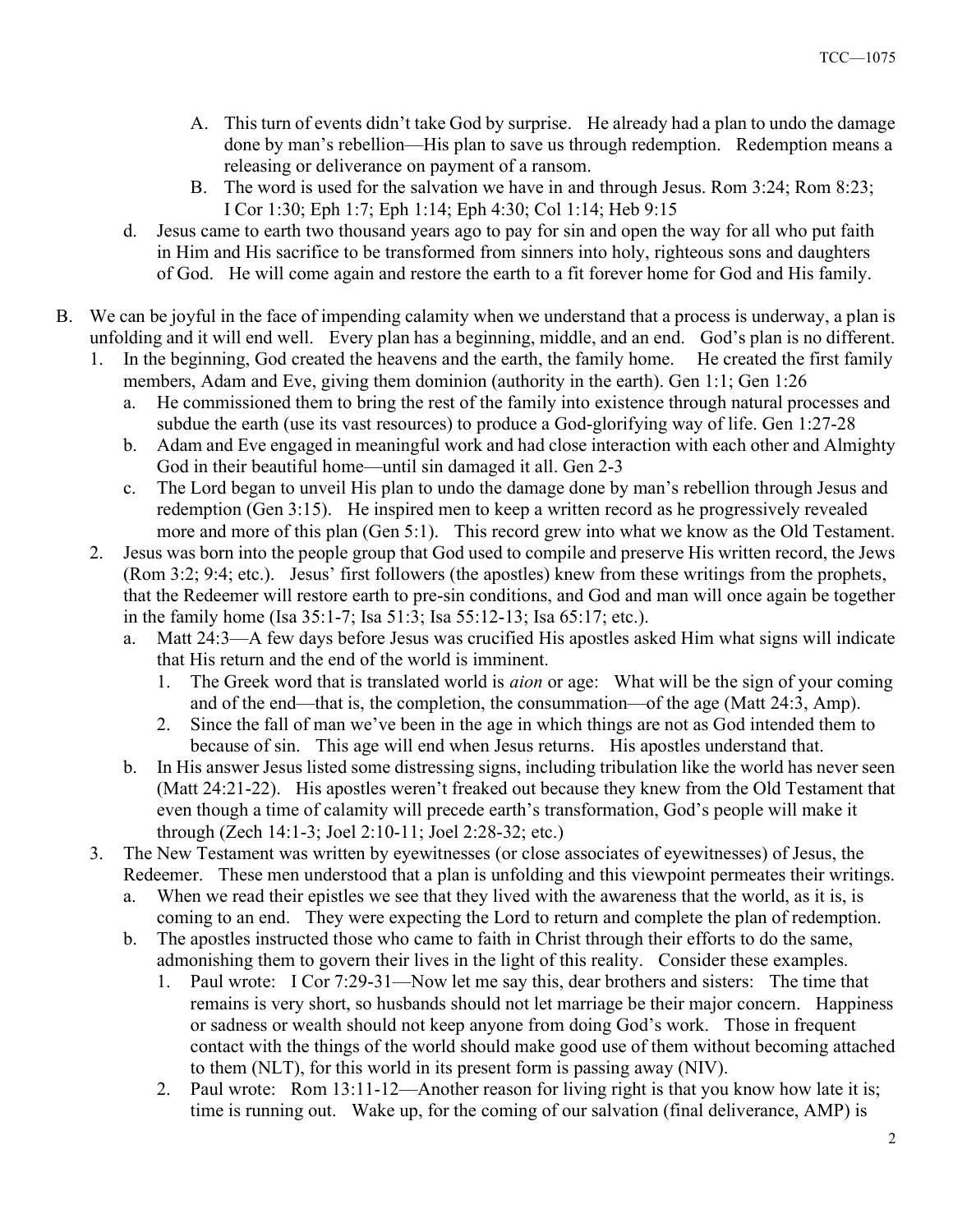nearer now than we first believed…the day of salvation will soon be here (NLT).

- 3. James wrote: James 5:7—Dear brothers and sisters, you must be patient as you wait for the Lord's return…and take courage, for the coming of the Lord is near (NLT).
- 4. Peter wrote: I Pet 4:7—But the end and culmination of all things has now come near; keep sound minded and self restrained and alert therefore for [the practice of] prayer [Amp].
- 5. John wrote: I John 2:18—It is the last time—hour [the end of this age]. And as you have heard that Antichrist [he who will oppose Christ in the guise of Christ] is coming, even now many antichrists have arisen, which confirms our belief that it is the final (the end) time (Amp).
- 6. Jude wrote: Jude 14,17,18,20—Look, the Lord is coming with thousands of his holy ones… you… must remember what the apostles of our Lord told you, that in the last times there would be scoffers whose purpose in life is to enjoy themselves in every evil way imaginable…But you…must continue to build your lives on the foundation of your holy faith (NLT).
- 4. The last days, the end of this age, began when Jesus came to earth two thousand years ago to initiate the plan of redemption by dying for sin. Heb 9:26-28—He came once for all time, at the end of the age, to remove the power of sin forever by his sacrificial death for us…He will come again (NLT)…to bring full salvation to those who are (eagerly, constantly and patiently) waiting for him (Amp).
	- a. Why has there been so much time between Jesus' first and second coming? Peter addressed this issue: The Lord isn't really being slow about his promise to return, as some people think. No, he is being patient for you sake. He does not want anyone to perish, so he is giving more time for everyone to repent (II Pet 3:9, NLT).
	- b. Did the apostles have any idea how long it would be? They were aware that Jesus wasn't coming back immediately since He commissioned them to preach the gospel to the whole world which was at least as big as the Roman Empire. Jesus also told a number of parables about a master who left for a considerable period of time, yet expected his servants to remain faithful. Matt 25:14-30; etc.
		- 1. Since Adam's rebellion multitudes have lived and died with the awareness that there's more to life than just this life and that a day of restoration is coming. Job 19:25; Dan 12:9; Acts 3:21
		- 2. There's something very healthy about expecting and anticipating the Lord's return. It helps you keep your priorities right and have the right perspective on this life.
		- Let's look at what two of these men, Peter and John, wrote about the culmination of God's plan.
- 5. Peter wrote: But the day of the Lord will come as a thief in the night; in the which the heavens shall pass away with a great noise, and the elements shall melt with fervent heat, the earth also and the works that are therein shall be burned up…all these things shall be dissolved, and the elements shall melt with fervent heat (II Pet 3:10-12, KJV).
	- a. This passage is sometimes misinterpreted to mean that the earth will be destroyed by fire when the Lord returns. But Peter isn't describing destruction. He's describing transformation. God will speak and purge the physical elements that make up this world with the fire of His Word. Jer 23:29
		- 1. Pass away is made up of two Greek words that mean to come or go by. It carries the idea of passing from one condition or state to another. It never means cease to exist. Elements is a Greek word that means the most basic components of the physical world (atoms, molecules).
		- 2. Shall melt  $(v10)$ , dissolve  $(v11-12)$  are the same Greek word and means to loose (John 11:44 loose him and let him go). **Burned up**, in the earliest Greek manuscripts, is a word that means found or shown. The idea is the exposure of corruption for the purpose of removal.
		- 3. Shall melt (v12) is the Greek word teko. We get our English word thaw from it. Winter releases its grip when the spring thaw sets in. Corruption and death will one day release their grip on this world and the earth will be loosed from bondage to both.
	- b. II Pet 3:13—Peter faced a martyr's death with the confidence that the heavens and the earth will be made new according to the promise of God. He used the Greek word kaino for new. It means new